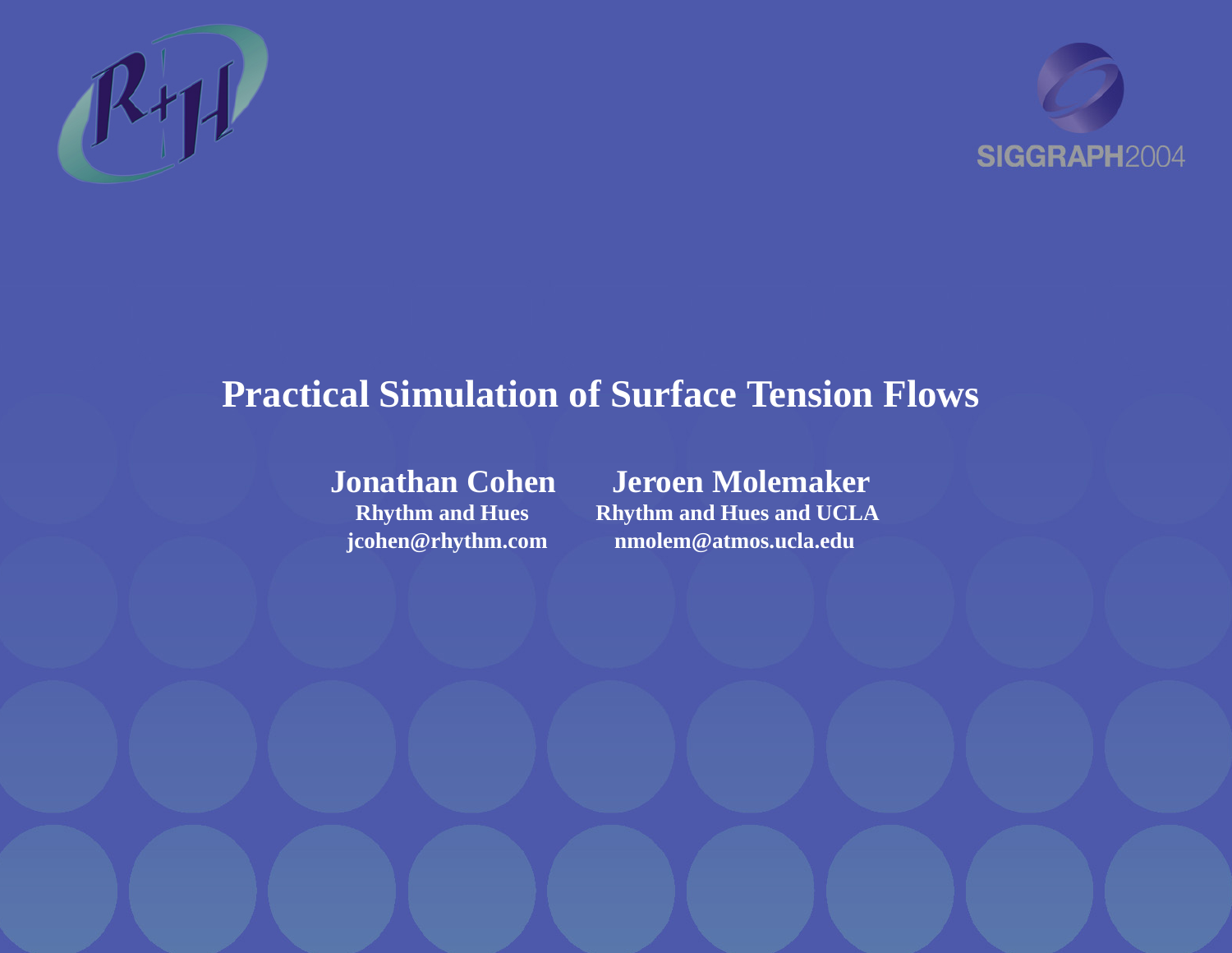



## **Overview**

- Surface Tension
- Capillary Waves scale issues
- Time Splitting
- Results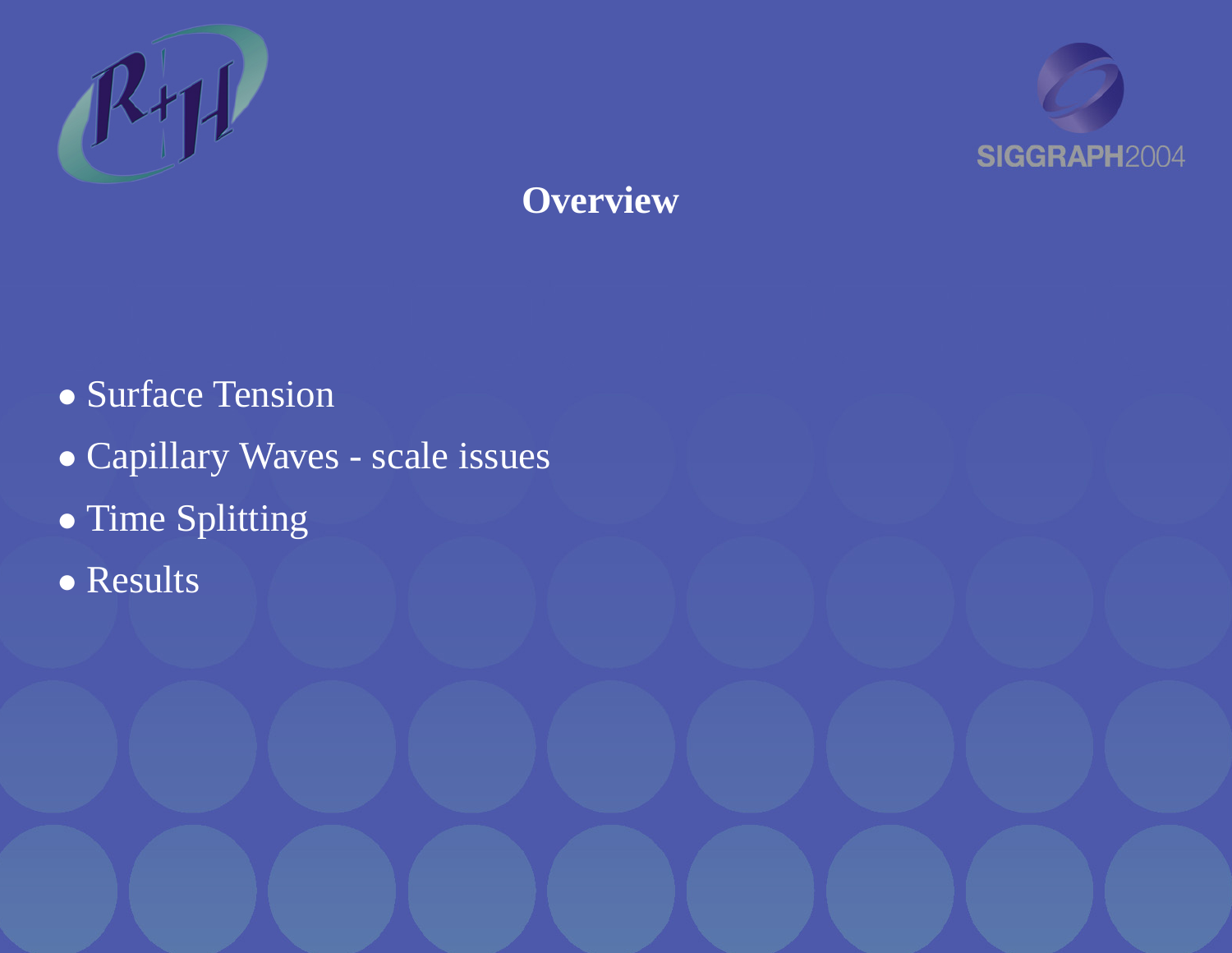



### **Surface Tension**

- Surface Tension Force localized to the interface
- Pushes along negative surface normal
- Causes curvature to be minimized

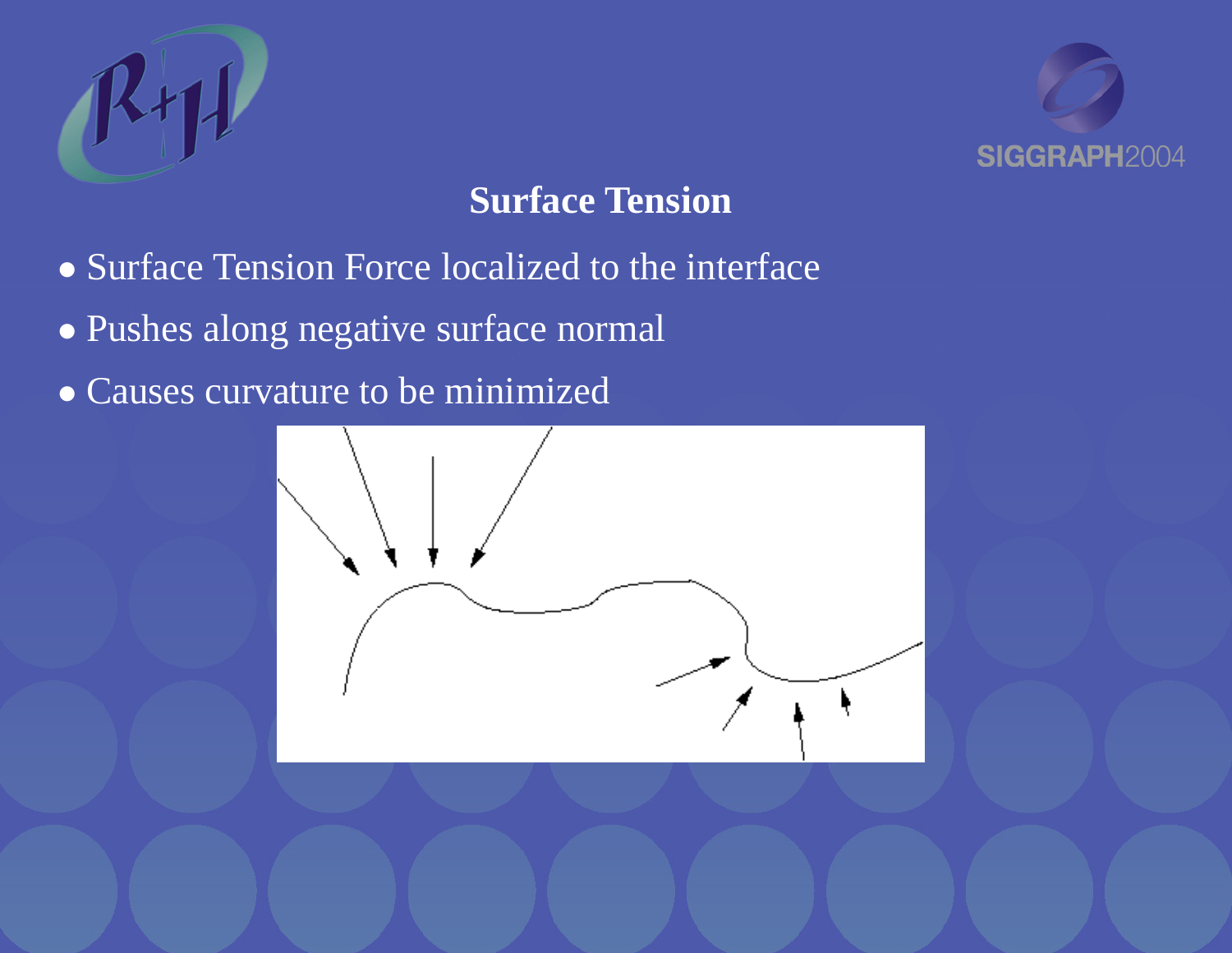



### **Surface Tension**

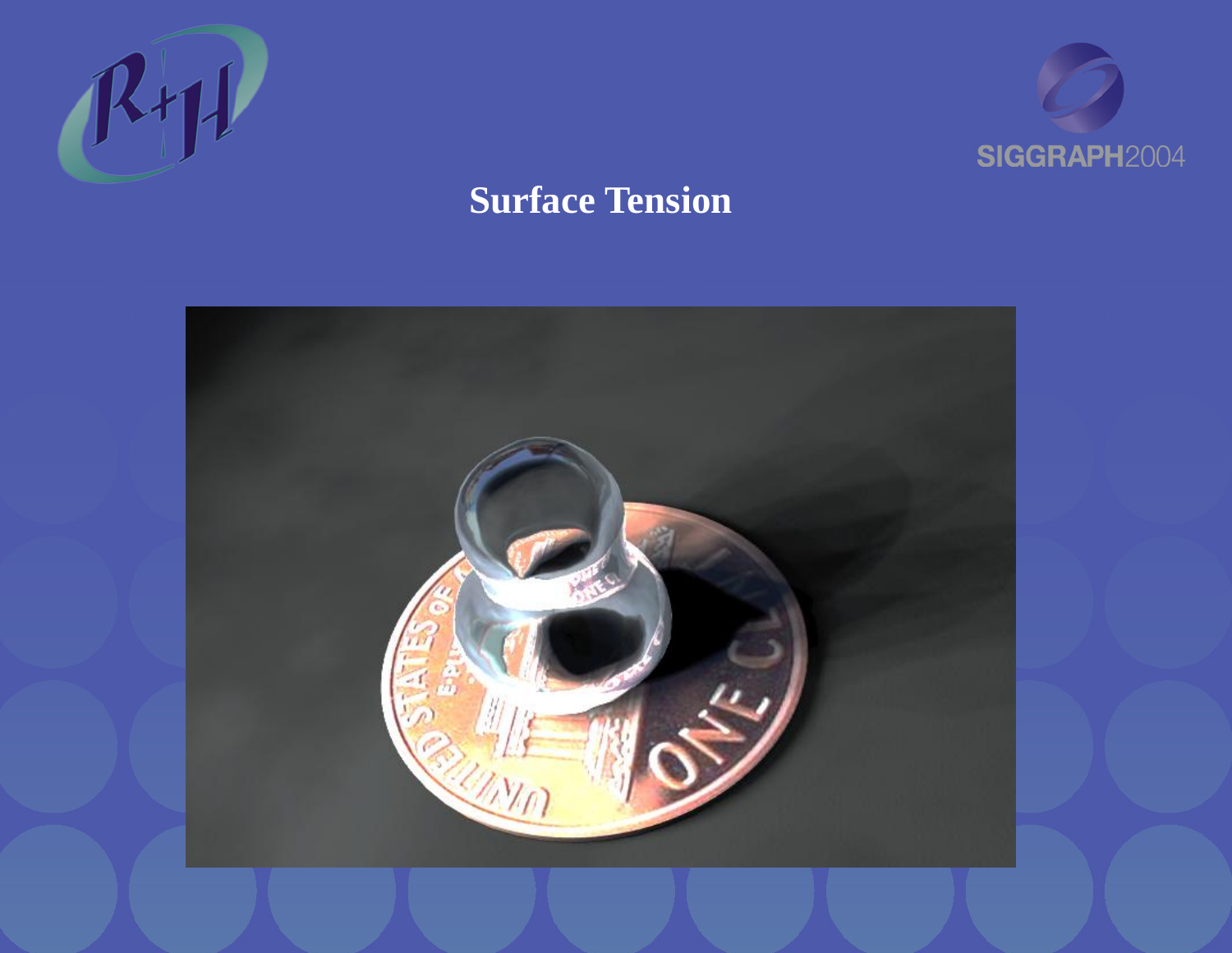



### **Surface Tension**





10cm tank. Top: No tension. Bottom: Tension.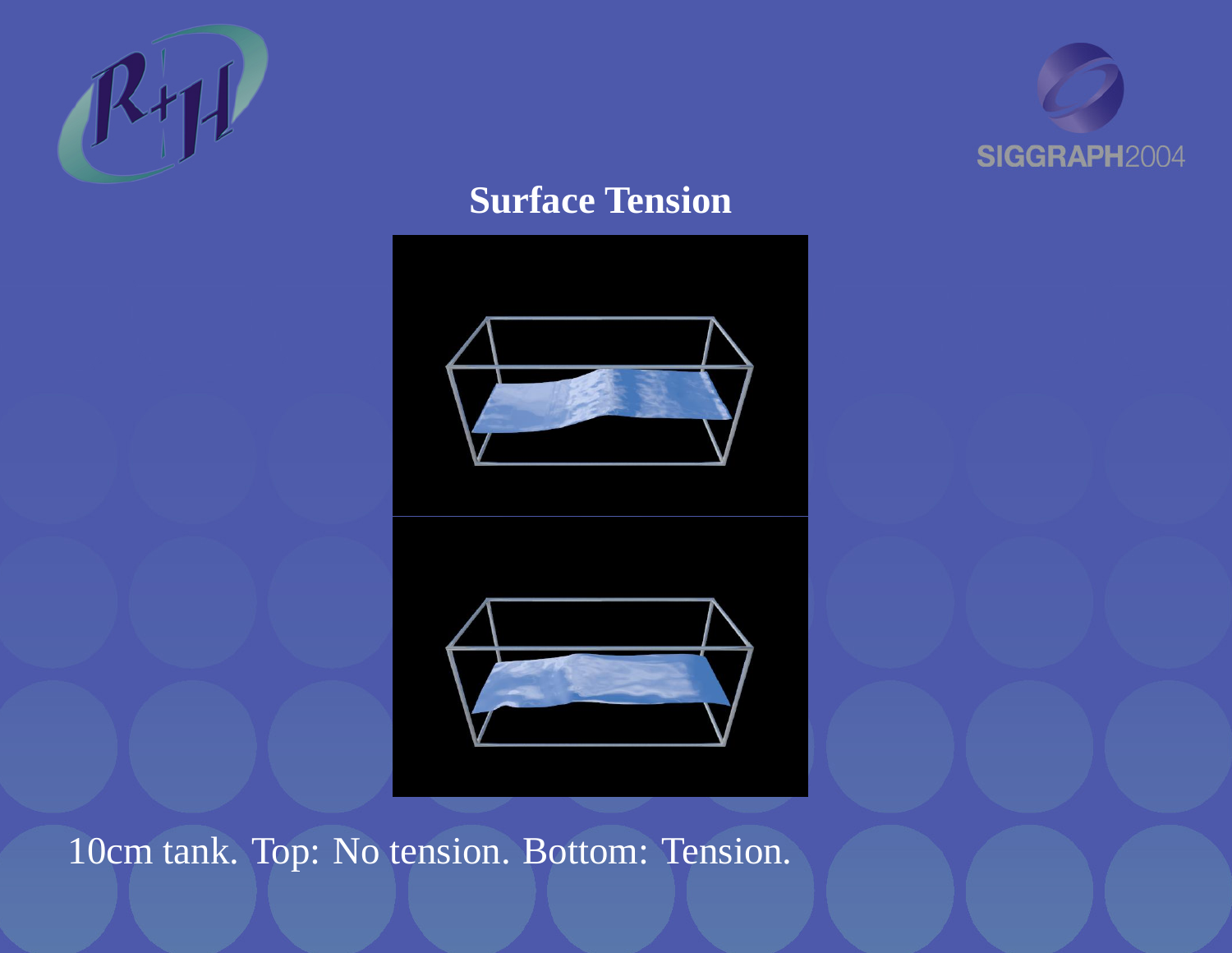



# **Capillary Waves**

- Because ST is a restorative force, it causes waves
- Pushes down where curvature is high (crest of wave), water pops up in another place
- Overall effect is wave propagation
- For small waves  $( $2cm$ ), capillary forces dominate gravity.$
- Capillary wave look different from gravity waves

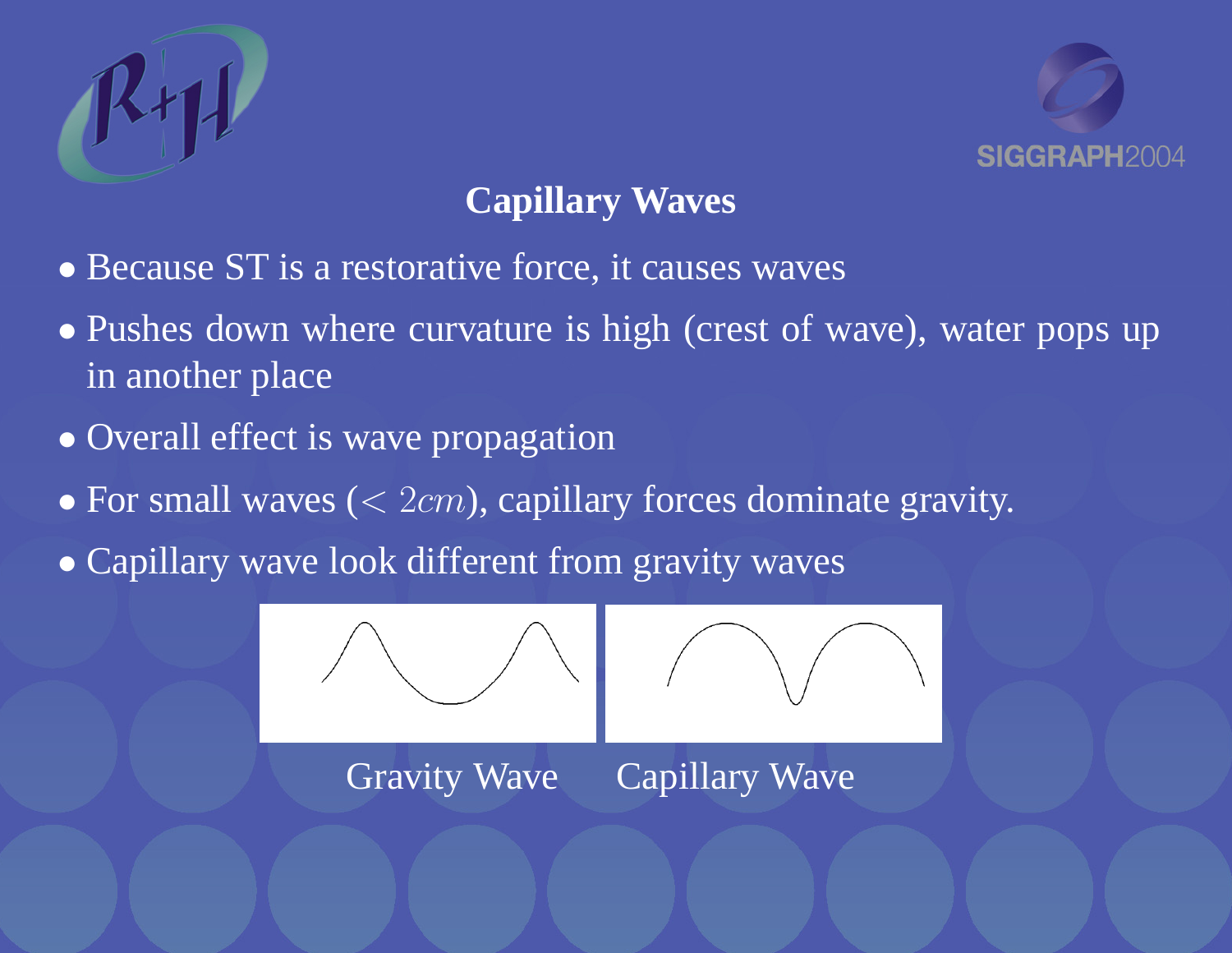



### **Capillary Waves**



(Image courtesy Fabrice Neyret)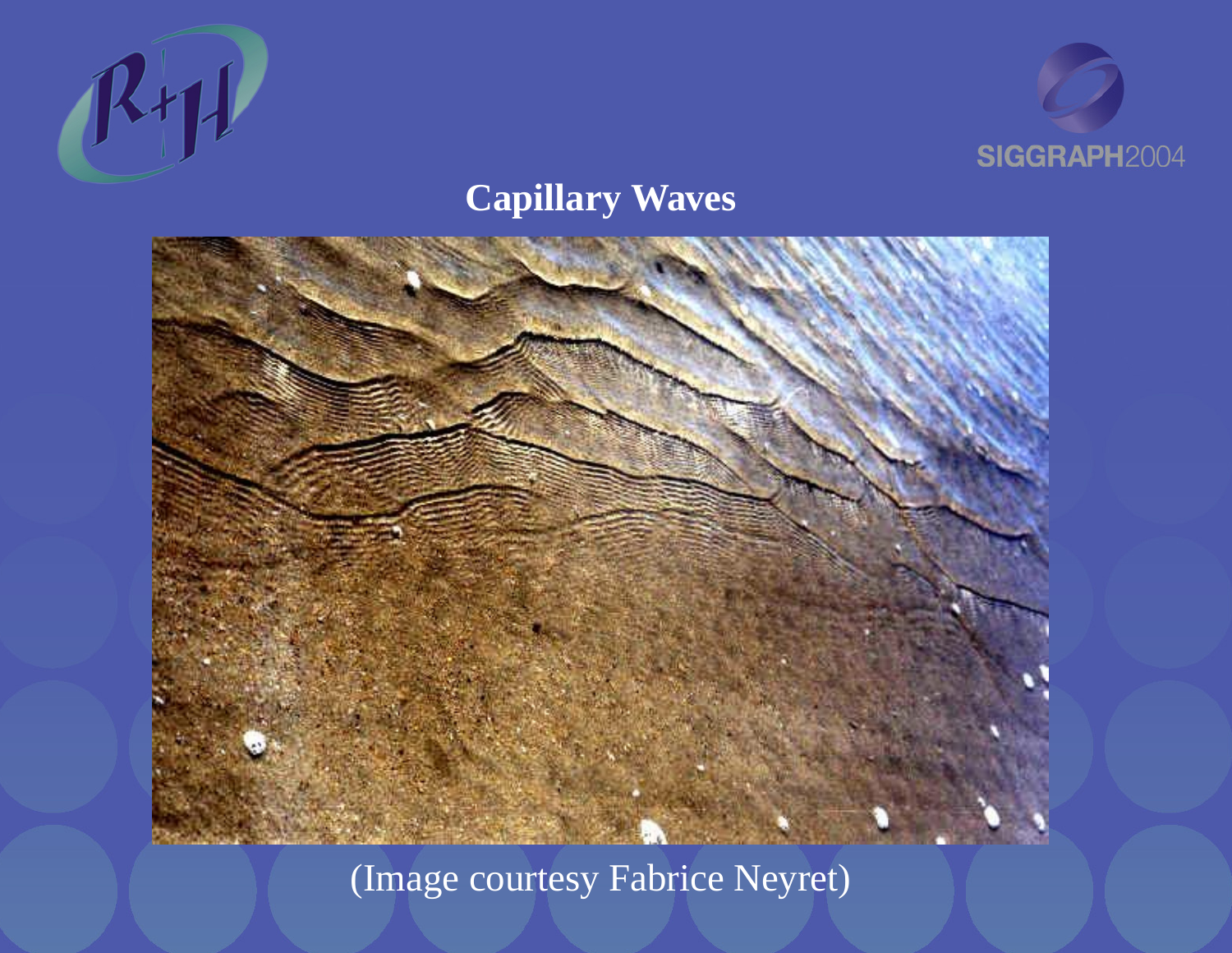



# **Capillary Waves Speed**

- Capillary waves travel *fast*
- Surface tension coefficient  $\sigma$
- Wavelength  $\ell$  travels with phase speed  $\sqrt{2\pi\sigma/\ell}$
- For small surfaces, curvature information travels so fast the surface appears rigid.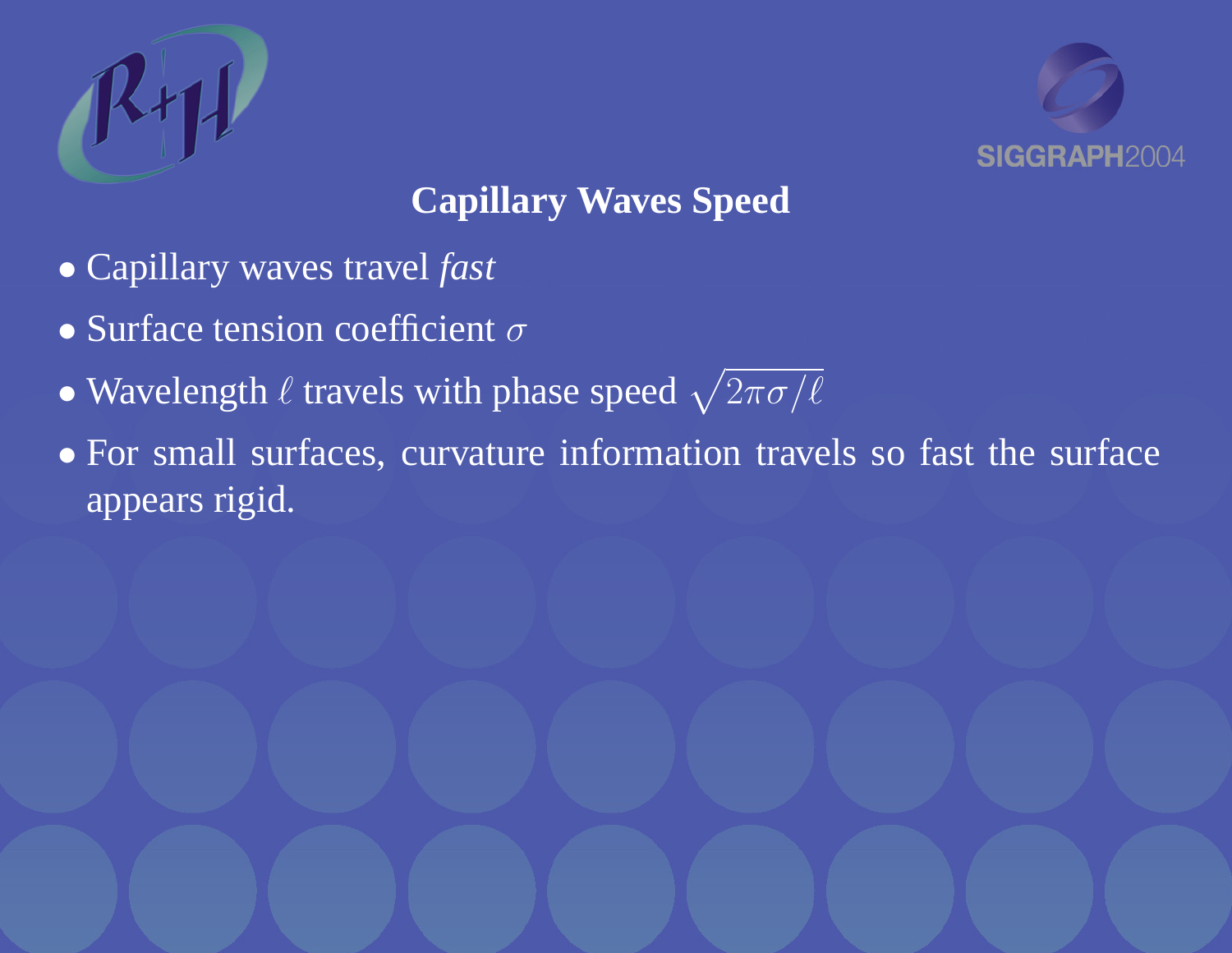



# **Sense of Scale** *Cat in the Hat*

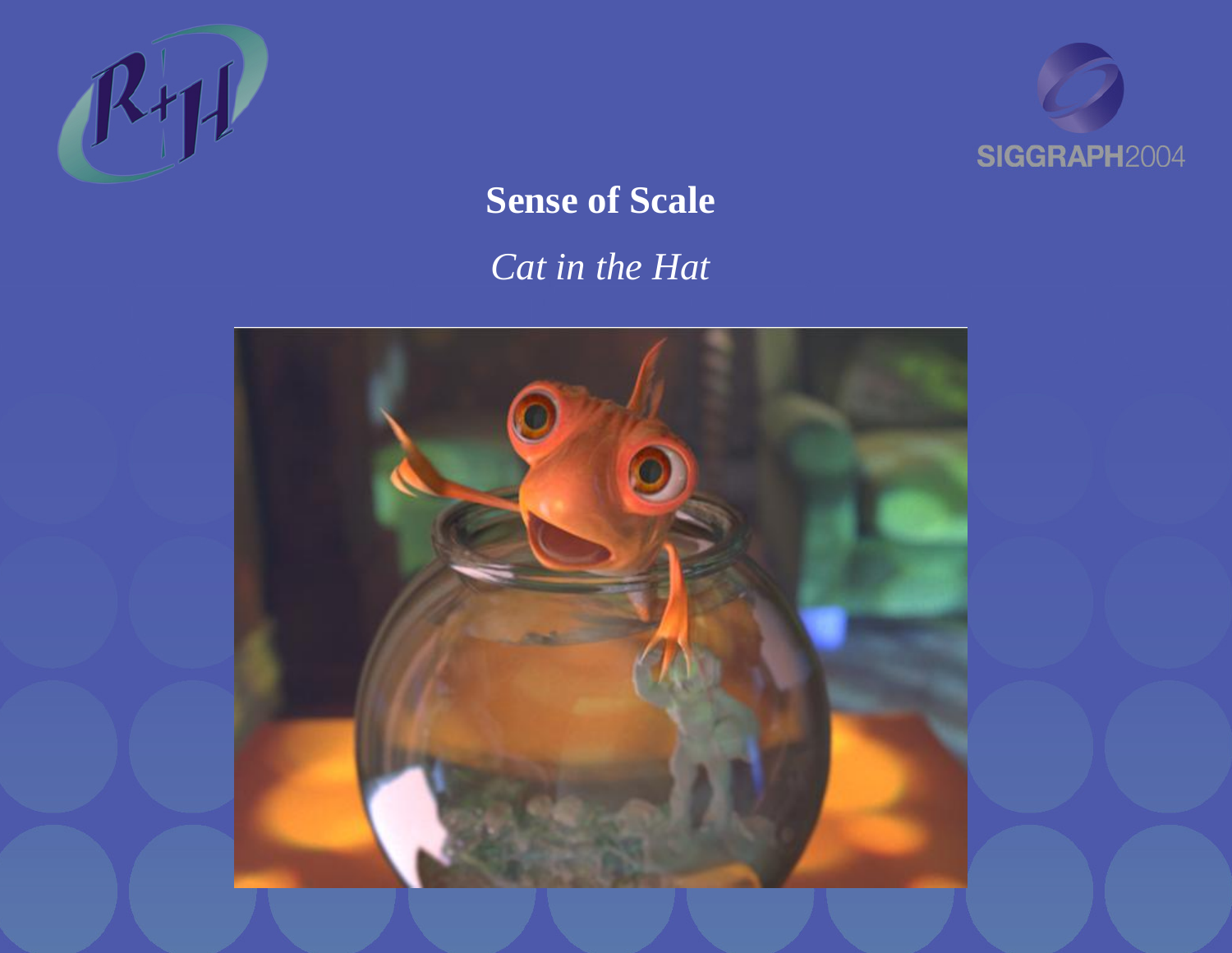



### **Numerical Issues**

- Wave should not propagate > one grid cell  $(\Delta x)$  per time step  $(\Delta t)$
- Ignoring this restriction  $\Rightarrow$  temporal aliasing of surface
- For smalled wavelength  $(2\Delta x)$ ,  $\Delta t < \sqrt{\Delta x^3/8\pi\sigma^2}$
- Time step restriction is  $O(\Delta x^{1.5})$ .
- CFL condition is  $O(\Delta x)$
- Capillary wave restriction is *asymptotically worse*.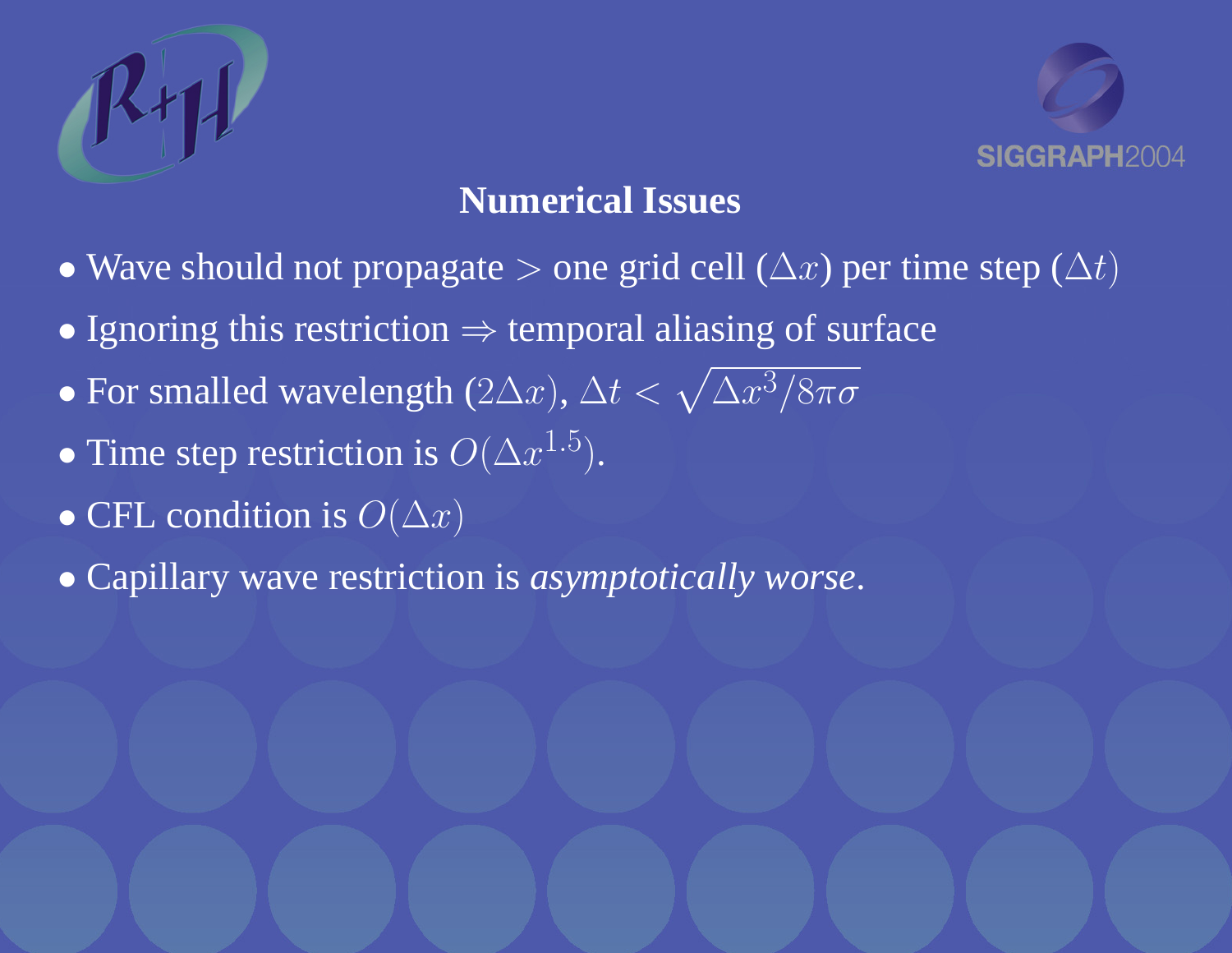



# **Time Splitting**

Navier-Stokes Equations:

$$
u_t + u \cdot \nabla u + \nabla p = F(S) + g
$$

Update Equation:

$$
u^{t+\Delta t} = u^t + \Delta t \left[ F(S^t) + g - (u^t \cdot \nabla) u^t - \nabla p^t \right]
$$

$$
S^{t+\Delta t} = advect(S^t, u^t, \Delta t)
$$

Pressure term is expensive Must take  $\Delta t < \sqrt{\Delta x^3/8\pi\sigma^2}$ 

*But*  $F(S)$  term changes rapidly, while other terms change slowly...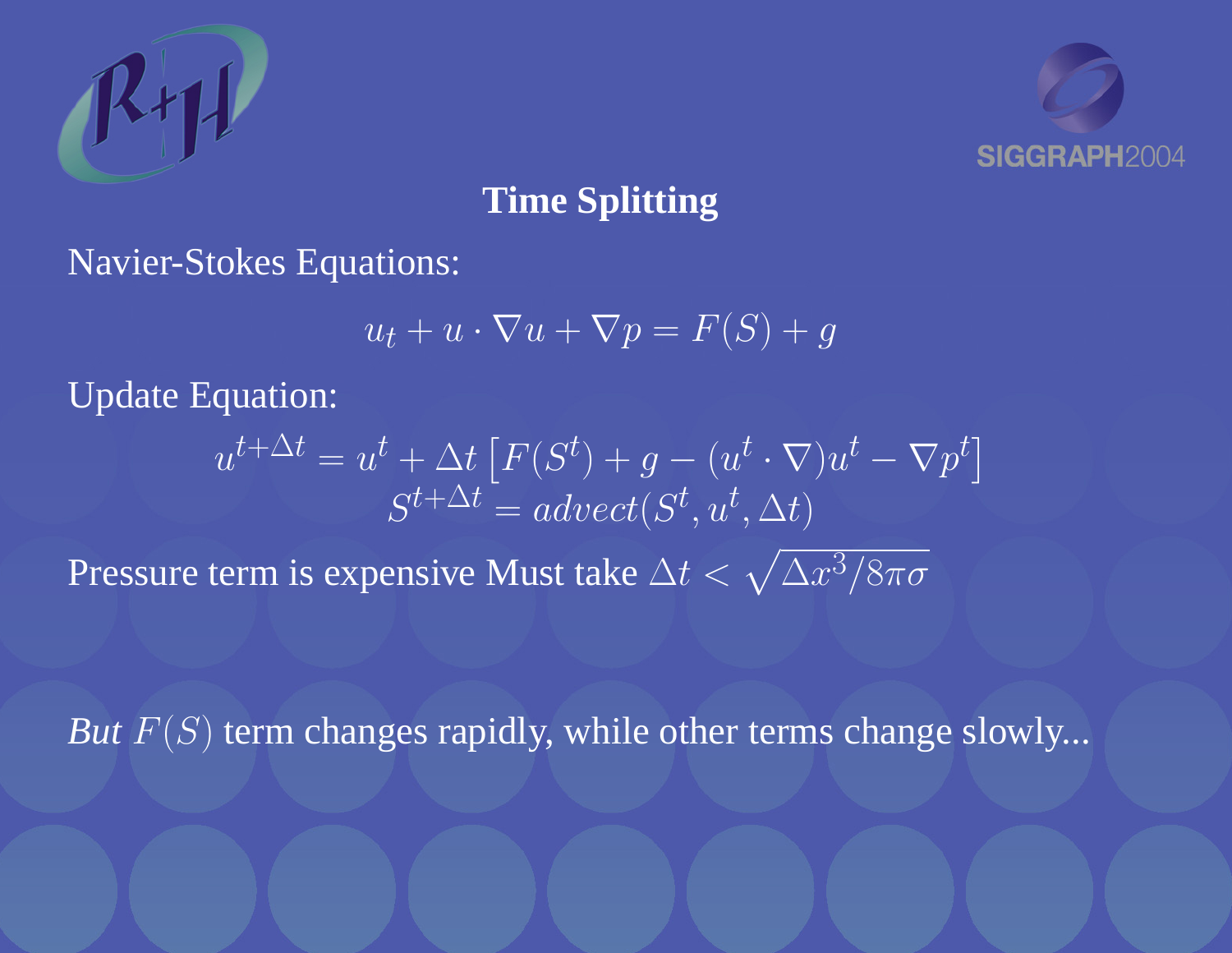



# **Time Splitting**

Idea: advance different terms at different speeds

- Advance  $F(S)$  based on capillary wave rule
- Advance other terms based on CFL
- Couple two equations every so often

Overall, expect to reduce number of times pressure is calculated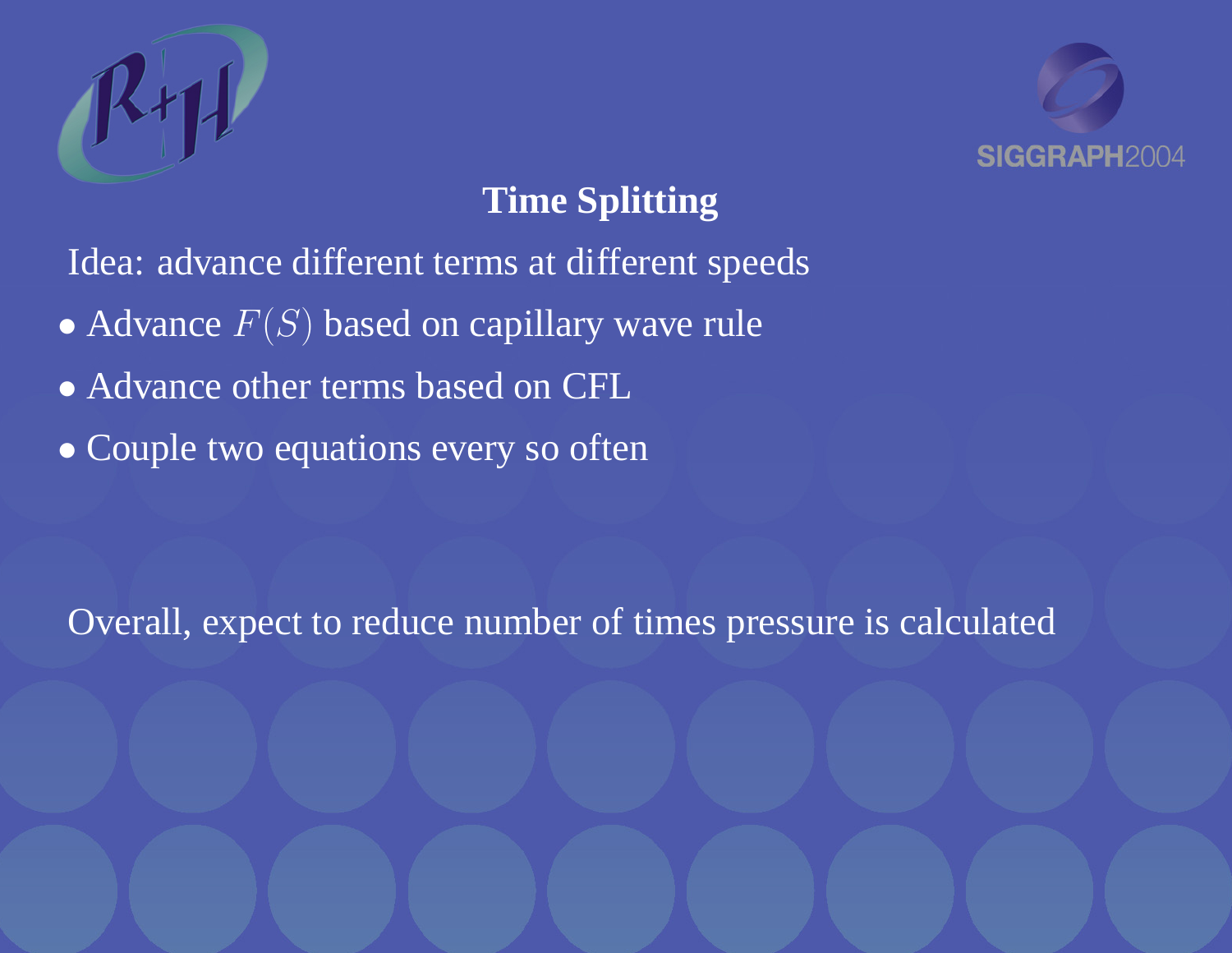



# **Time Splitting**

### "Split" Update Equation:

$$
u_*^{t + \frac{1}{n}\Delta t} = u^t + \frac{\Delta t}{n} \left[ F(S^t) \right]
$$
  
...  

$$
u_*^{t + \frac{(n-1)}{n}\Delta t} = u_*^{t + \frac{(n-2)}{n}\Delta t} + \frac{\Delta t}{n} \left[ F(S^{t + \frac{(n-2)}{n}\Delta t}) \right]
$$
  

$$
u^{t + \Delta t} = u^t + \Delta t \left[ F(S^{t + \frac{(n-1)}{n}\Delta t}) + g - (u^t \cdot \nabla)u^t - \nabla p^t \right]
$$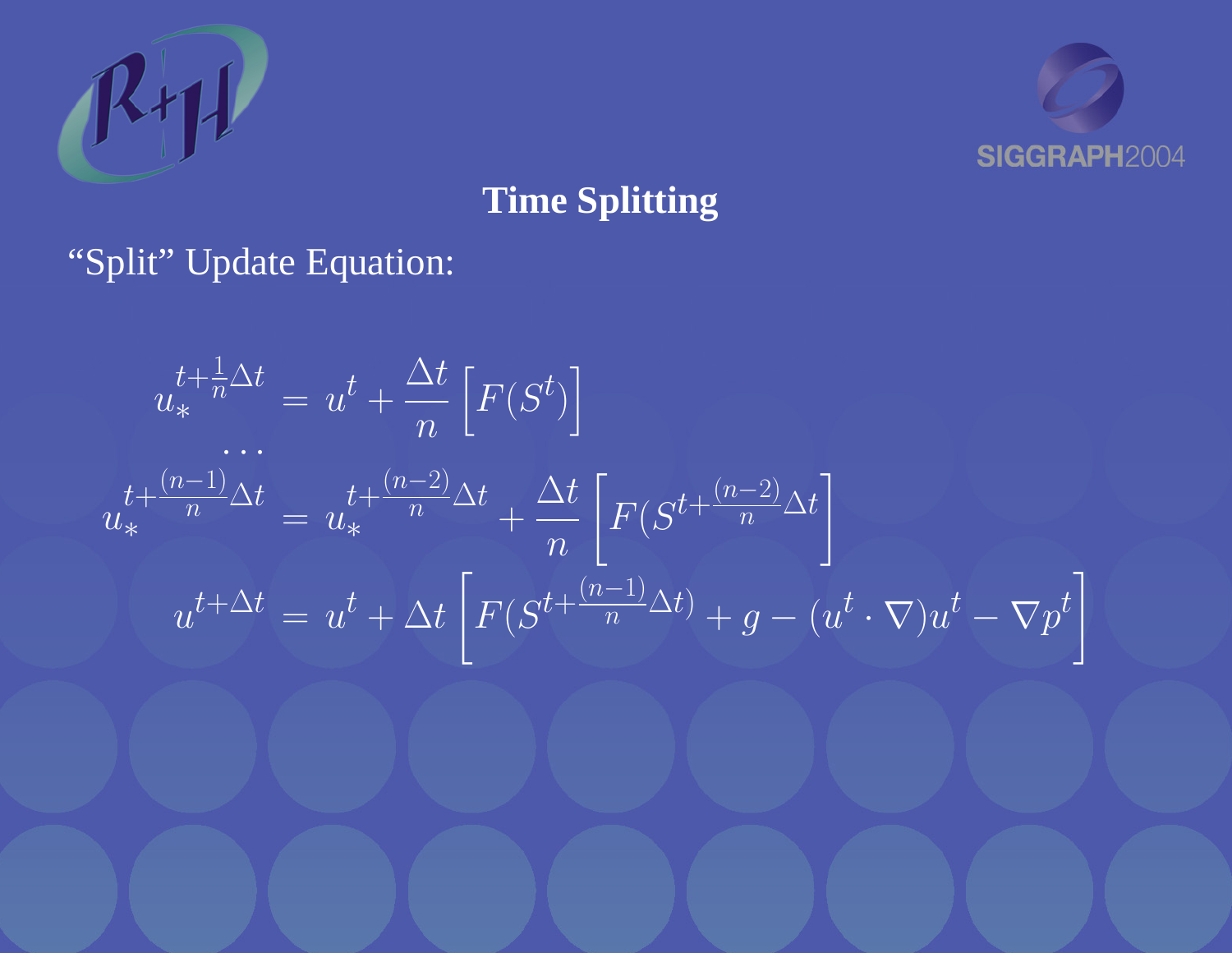



# **Results**

- Easy to implement
- Speedup improves at higher resolutions (2x is typical)
- Looks pretty good



No ST Surface Tension Time Splitting